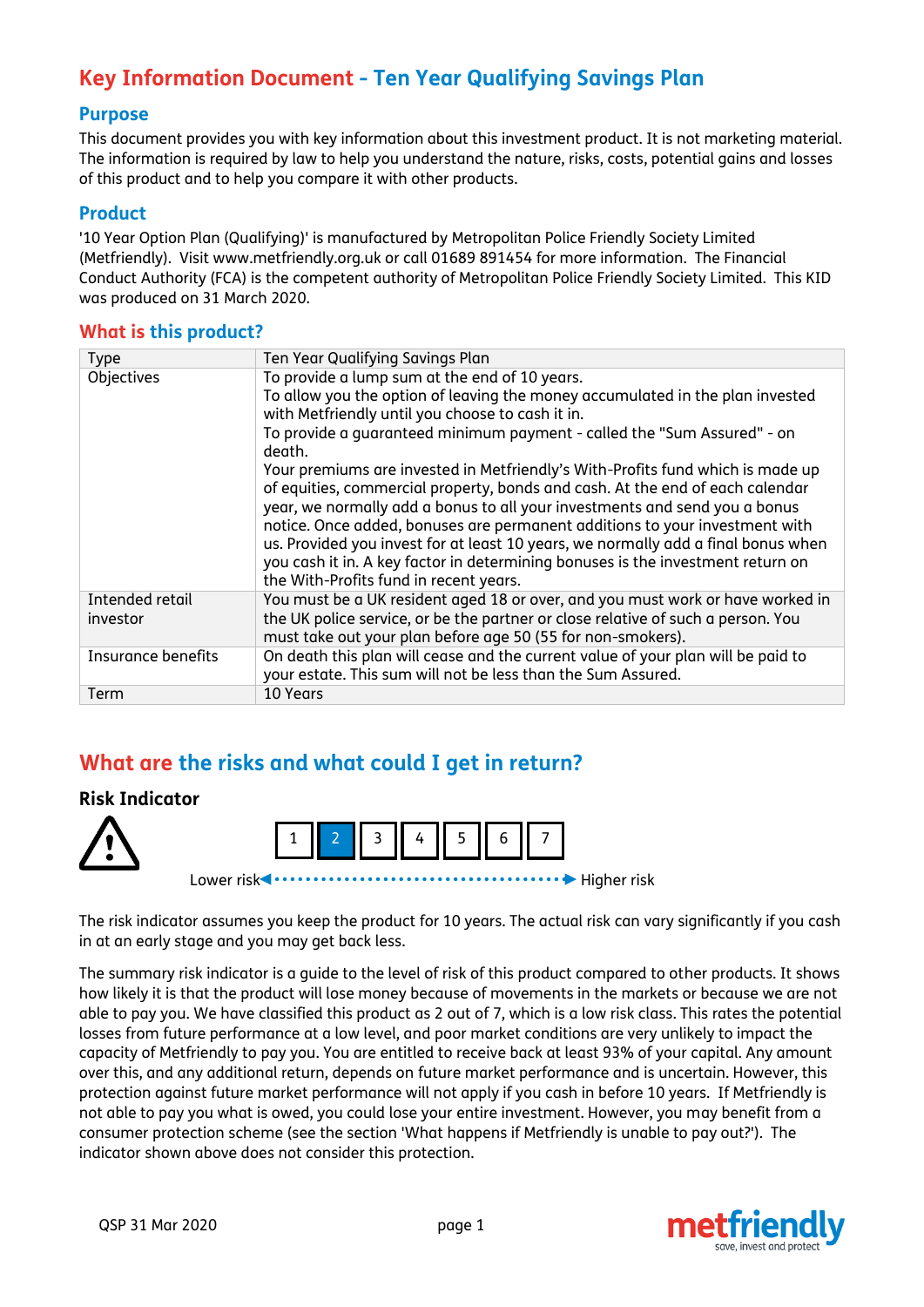### **Performance Scenarios**

This table shows the money you could get back over the next 10 years, under different scenarios, assuming that £1,000 per year is invested by someone aged 50. The scenarios shown illustrate how your investment could perform. You can compare them with the scenarios of other products. The scenarios presented are an estimate of future performance based on evidence from the past on how the value of this investment varies and are not an exact indicator. What you get will vary depending on how the market performs and how long you keep the product. The stress scenario shows what you might get back in extreme market circumstances, and it does not take into account the situation where we are not able to pay you. The figures shown include all the costs of the product itself. The figures do not take into account your personal tax situation, which may also affect how much you get back.

| Investment: £1,000                |                                                                                          |           | 5 years  | 10 years |  |  |  |
|-----------------------------------|------------------------------------------------------------------------------------------|-----------|----------|----------|--|--|--|
| <b>Scenarios</b>                  |                                                                                          |           |          |          |  |  |  |
| Stress scenario                   | What you might get back after costs $(E)$                                                | 833       | 5,000    | 10,000   |  |  |  |
|                                   | Average return each year (%)                                                             | $-16.67%$ | $0.00\%$ | $0.00\%$ |  |  |  |
| Unfavourable<br>scenario          | What you might get back after costs (£)                                                  | 833       | 5,000    | 10,000   |  |  |  |
|                                   | Average return each year (%)                                                             | $-16.67%$ | 0.00%    | $0.00\%$ |  |  |  |
| Moderate scenario                 | What you might get back after costs $(E)$                                                | 833       | 5,000    | 10,000   |  |  |  |
|                                   | Average return each year (%)                                                             | $-16.67%$ | 0.00%    | $0.00\%$ |  |  |  |
| Favourable scenario               | What you might get back after costs $(E)$                                                | 833       | 5,000    | 10,296   |  |  |  |
|                                   | Average return each year (%)                                                             | $-16.67%$ | 0.00%    | 0.53%    |  |  |  |
| Accumulated Investment Amount (£) | 1,000                                                                                    | 5,048     | 10,218   |          |  |  |  |
| <b>Death Scenario</b>             |                                                                                          |           |          |          |  |  |  |
| Death                             | What your beneficiaries might get back after<br>costs based on the Moderate scenario (£) | 9,405     | 9,636    | 9,948    |  |  |  |
| Accumulated Insurance Premium (£) | 5                                                                                        | 25        | 51       |          |  |  |  |

# **What happens if Metfriendly is unable to pay out?**

We're covered by the Financial Services Compensation Scheme (FSCS). If we can't meet our obligations, you may be entitled to compensation from the Scheme.

This is a long term insurance product, so this means you're entitled to receive 100% of the whole of the claim. The service is free to consumers.

Further information is available from the FSCS: 10th Floor, Beaufort House, 15 St Botolph Street, London EC3A 7QU, 0800 678 1100 (opening hours are: Monday to Friday - 8.30am to 5.30pm), www.fscs.org.uk

### **What are the costs?**

The Reduction in Yield (RIY) shows what impact the total costs you pay will have on the investment return you might get. The total costs take into account one-off, ongoing and incidental costs.

The amounts shown here are the cumulative costs of the product itself, for three different holding periods. They include potential early exit penalties. The figures assume you invest £1,000 per year. The figures are estimates based on the Moderate scenario and may change in the future.

### **Costs over time**

The person selling you or advising you about this product may charge you other costs. If so, this person will provide you with information about these costs, and show you the impact that all costs will have on your investment over time.

| Investment: £1,000 per year<br>If you cash in after | 1 year | 5 years | 10 years |
|-----------------------------------------------------|--------|---------|----------|
| Total Costs (£)                                     | 184    | 115     | 931      |
| Impact on return (RIY) per year (%)                 | 18.40% | 0.76%   | 1.61%    |

### **Composition of costs**

The table below shows:

QSP 31 Mar 2020 page 2